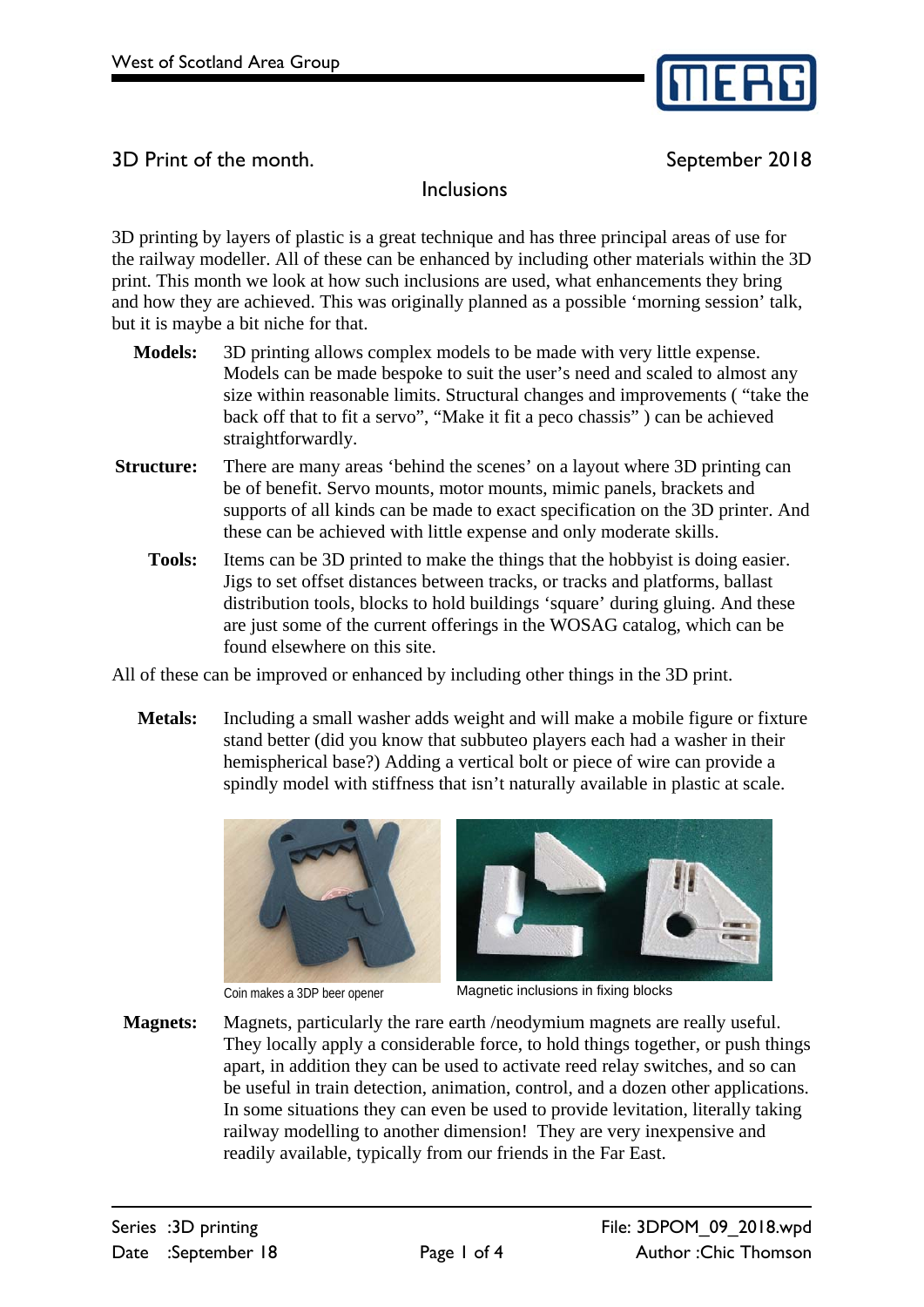

- **Spaces/voids:** One of the fundamental tenets of design is that the space is often as important as the material. Simple gaps, and the ability to 'see through' a model improves realism, and thus appeal. Most structural elements and nearly all tools have some sort of alignment hole or attachment slot or whatever. Gaps can simply be designed in to the 3D print, though a little care is needed in designing for manufacture, to ensure that it is possible to print the part without excessive overhang.
	- Glass: Glass can be use to simulate glass, but perversely, it's not very good at it! When used in glazing a model, glass can look out of scale unless it is a very fine, and thus expensive, crystal glass. One trick is to hoard old dead LCD displays, the front of which is a single rectangular sheet of very very fine glass.

Ordinary glass is useful however, for modelling water surfaces. And leaded and coloured glasses, used in the manufacture of 'stained glass' can greatly enhance lighting effects.

- **Glazing:** Given the above, the better ways to glaze buildings and rolling stock is to use clear plastics. Sheet acrylics are available that are entirely transparent, but true transparency is rarely needed. What is more often required is a semitransparent or translucent material that allows light through, but suggests dirty windows. This can be achieved by lightly sanding/scotchbrite-ing acrylic, or by using 3D printed transparent filaments, which generally are not very transparent!
- **Plastics:** One of the most interesting things to insert into a 3D print is a 3D print. The same 'pausing' commands that allow inclusions in a 3D print is also used by some manufacturers to allow filament changes 'on the fly' during the print. This allows some really nice effects, but there are limits, since everything on the same layer has to be the same colour. If your printer doesn't allow this then it is only a matter of a firmware upgrade, or a firmware hack, to get it to work.



**3 colour sign created by switching filaments**

**Electronics:** From simple LEDs, reed relay switches to complete modules, 3D prints can provide robust enclosures and clever camouflage for layout electronics.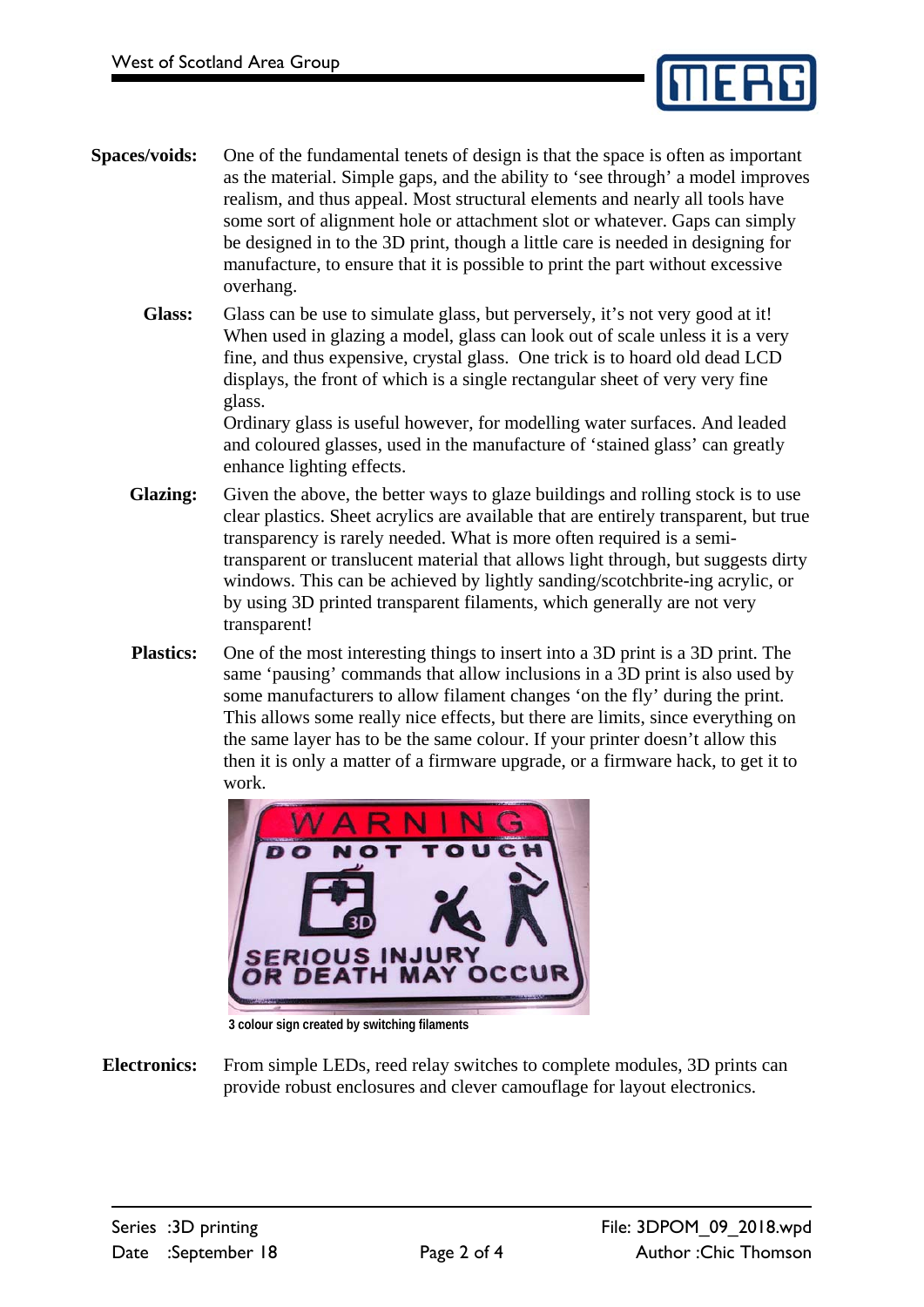

## **How to do it**

The simple way to allow inclusion is simply to design an item that will, when complete, accomodate the inclusion. Slots, for example, in the fixing blocks allow little neodymium magnets to be inserted. Holes allow for machine screws to go through blocks. Some of the Wosag track laying 3D prints use metal screws inserted after the parts are manufactured.

Slightly less simple is building the item in two or more parts, so that the inclusion can be added and then the parts glued or screwed together. Cyanoacrylate adhesive (super glue) is a great glue for PLA prints, and some enormous gothic prints are possible by printing parts and then gluing them together.

Lastly it is possible to pause and then restart the printer mid-print. This allows, for example, a hex pocket to be modelled in to the part, then the printer pauses, a metal nut is pushed in to the pocket, and the printer carries on, entombing the nut forever inside the plastic to make an invisible and very strong joint. Entombing an SMT LED within a model, for example, will allow a glow to emanate from it.

**Caveats:** There are various possible problems and things to be aware of. Most of these are just common sense, but there may be some here that are new to you.

> The layered nature of 3D printing means that any inclusion in a pocket has to go down into the pocket. We can't leave anything 'sticking up' or the printhead /nozzle will touch it on the next pass. Whilst this probably won't harm the printer, it will almost certainly dislodge the print from the printbed, failing the print. It is better to design in a little clearance gap above the inclusion.

> Magnets have a magic temperature, called the *"Curie Temperature"* at which they cease, temporarily, to be magnetic. Hot melt plastic, like soldering, can affect magnets.

Gaps are holes. Holes can weaken structures. Particularly at scale. Wide gaps can sag during the manufacturing process. This can be mitigated by having the slicer program add supports, but that brings it's own problems in that these supports need to be pared away after the part has been printed.

Really fine glass is dangerous to handle, and difficult to cut. Be careful.

Non fine glass, ie window glass or picture frame glass, can be heavy.

Electrical items that may need replacment (filament bulbs, batteries) are not good candidates for entombment.